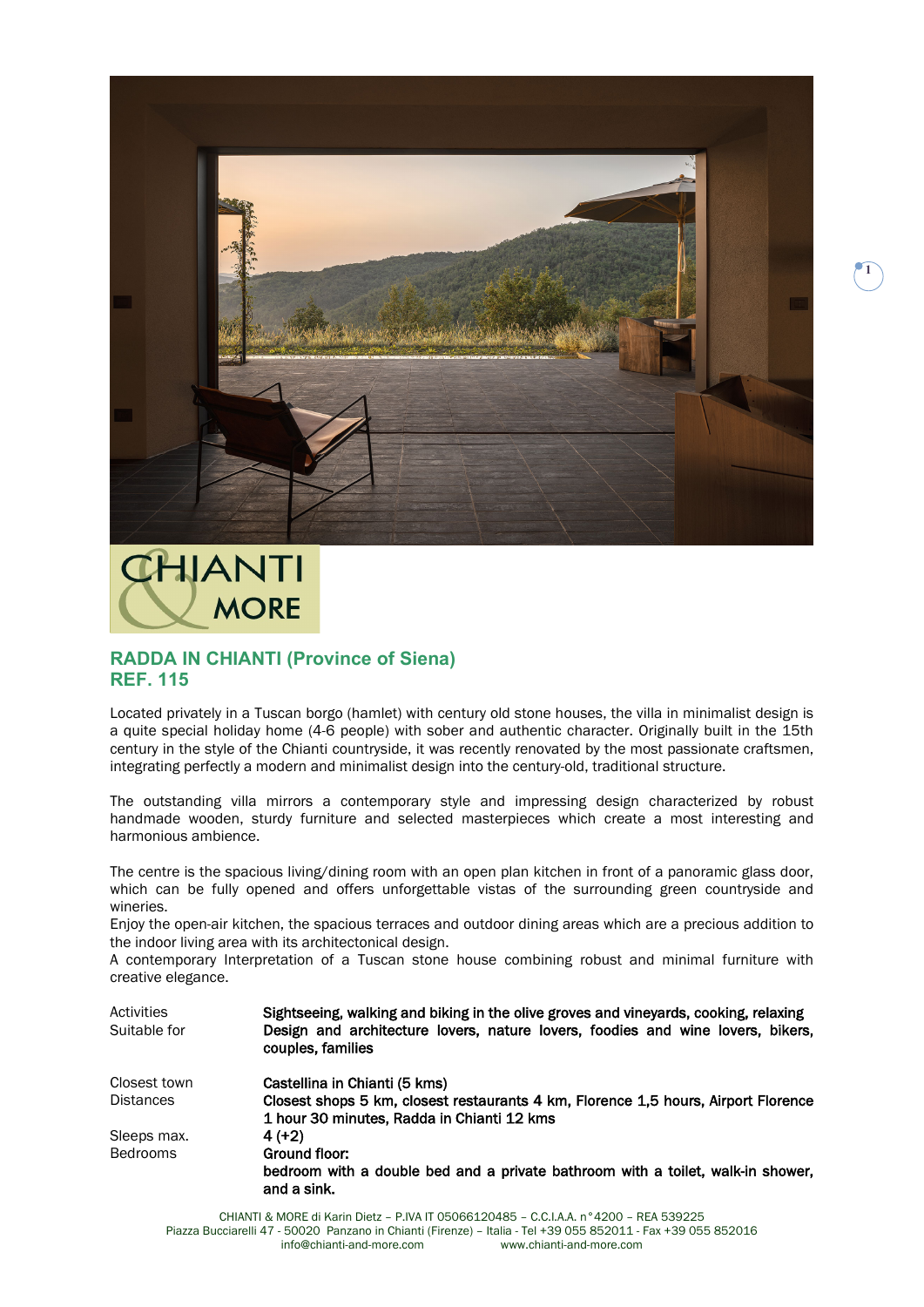|                    | Top floor (wooden staircase):<br>master bedroom furnished with a handmade solid wood floor made of antique oak<br>beams. The sink and bathtub are custom-made from local travertine blocks.                                                                                                                                                                                                                                                                                                                                                                                            |  |  |  |  |
|--------------------|----------------------------------------------------------------------------------------------------------------------------------------------------------------------------------------------------------------------------------------------------------------------------------------------------------------------------------------------------------------------------------------------------------------------------------------------------------------------------------------------------------------------------------------------------------------------------------------|--|--|--|--|
|                    | Both bedrooms have large box spring beds (210 x 180m) with natural mattresses,<br>which, together with the integrated mosquito screens, ensure a good night's rest.                                                                                                                                                                                                                                                                                                                                                                                                                    |  |  |  |  |
|                    | One studio with sofabed and private modern bathroom with a toilet, a walk-in<br>shower, and a beautiful freestanding sink.                                                                                                                                                                                                                                                                                                                                                                                                                                                             |  |  |  |  |
| <b>Bathrooms</b>   | 3 bathrooms by Vola of which<br>1 with a toilet, walk-in shower, and a sink – en-suite to the ground floor double<br>bedroom<br>1 with a toilet, walk-in shower, sink and bathtub - en-suite to the master bedroom                                                                                                                                                                                                                                                                                                                                                                     |  |  |  |  |
|                    | at the top floor<br>1 with a toilet, a walk-in shower, and a beautiful freestanding sink - en-suite to the<br>studio                                                                                                                                                                                                                                                                                                                                                                                                                                                                   |  |  |  |  |
| Villa              | The house consists in a main house and the bedroom-wing which finds its origins in<br>the 15 <sup>th</sup> century. The two wings are connected by a glass gallery.<br>The open plan living and dining area with open kitchen is the centre of the villa with<br>its big panorama window which allows a connection between the outdoor and<br>indoor areas. The special terracotta floor which was created especially for this villa<br>connects further the indoor and outdoor area.<br>This special terracotta tiles have been used also for the kitchen and the open fire<br>place. |  |  |  |  |
|                    | From the very spacious outdoor area you will enjoy outstanding views onto the hilly<br>landscape and the uncontaminated valley. Here you find several completely<br>furnished outdoor dining areas, an outdoor kitchen and an infinity water basin.                                                                                                                                                                                                                                                                                                                                    |  |  |  |  |
|                    | Living room with sofas by Divani and De Padova<br>Highlight: High End Hi-Fi Anlage by Burmester for extreme music enjoyment<br>Home office / Studio with double bed-sofa, desk and printer, private bathroom                                                                                                                                                                                                                                                                                                                                                                           |  |  |  |  |
|                    | Bedroom wing:<br>bedroom with a double bed and a private bathroom with a toilet, walk-in shower,<br>and a sink.                                                                                                                                                                                                                                                                                                                                                                                                                                                                        |  |  |  |  |
|                    | The master bedroom is on the top floor, which you can reach with a staircase                                                                                                                                                                                                                                                                                                                                                                                                                                                                                                           |  |  |  |  |
|                    | located in the hall.<br>The master bedroom is furnished with a handmade solid wood floor made of<br>antique oak beams. The sink and bathtub are custom-made from local travertine<br>blocks.                                                                                                                                                                                                                                                                                                                                                                                           |  |  |  |  |
|                    | Both bedrooms have large box spring beds (210 x 180m) with natural mattresses,<br>which, together with the integrated mosquito screens, ensure a good night's rest.                                                                                                                                                                                                                                                                                                                                                                                                                    |  |  |  |  |
| Garden             | Spacious Terraces with several outdoor dining areas, private garden overlooking the<br>valley<br>Barbecue, outdoor kitchen                                                                                                                                                                                                                                                                                                                                                                                                                                                             |  |  |  |  |
| Swimming Pool      | outdoor music system<br>Yes, the pool is about 50 m from the villa and it is shared with other persons visiting<br>the hamlet                                                                                                                                                                                                                                                                                                                                                                                                                                                          |  |  |  |  |
| <b>Views</b>       | Outstanding on the Tuscan country side, the vineyards and Chianti hills                                                                                                                                                                                                                                                                                                                                                                                                                                                                                                                |  |  |  |  |
| Location           | Private within a borgo (hamlet)                                                                                                                                                                                                                                                                                                                                                                                                                                                                                                                                                        |  |  |  |  |
| Pets<br>Parking    | Yes, upon request<br>Yes for two cars, reachable by a short stone path (10 m)                                                                                                                                                                                                                                                                                                                                                                                                                                                                                                          |  |  |  |  |
| Kitchen equipment  | The custom-made kitchen has a fully integrated wall unit with a sink and storage<br>space. In addition, the kitchen is equipped with a gas hob by Pitt Cooking, a wine<br>refrigerator, a faucet with sparkling water, several coffee machines, a Panini<br>toaster, high-quality cooking utensils, as well as crockery, glasses, and cutlery,<br>blender, kettle, refrigerator, oven, dishwasher                                                                                                                                                                                      |  |  |  |  |
| Laundry room<br>TV | washing machine<br>yes                                                                                                                                                                                                                                                                                                                                                                                                                                                                                                                                                                 |  |  |  |  |
| Air Conditioning   | yes, all over the house and screens                                                                                                                                                                                                                                                                                                                                                                                                                                                                                                                                                    |  |  |  |  |
|                    | CHIANTI & MORE di Karin Dietz - P.IVA IT 05066120485 - C.C.I.A.A. n°4200 - REA 539225<br>Piazza Bucciarelli 47 - 50020 Panzano in Chianti (Firenze) - Italia - Tel +39 055 852011 - Fax +39 055 852016<br>info@chianti-and-more.com<br>www.chianti-and-more.com                                                                                                                                                                                                                                                                                                                        |  |  |  |  |

**2**